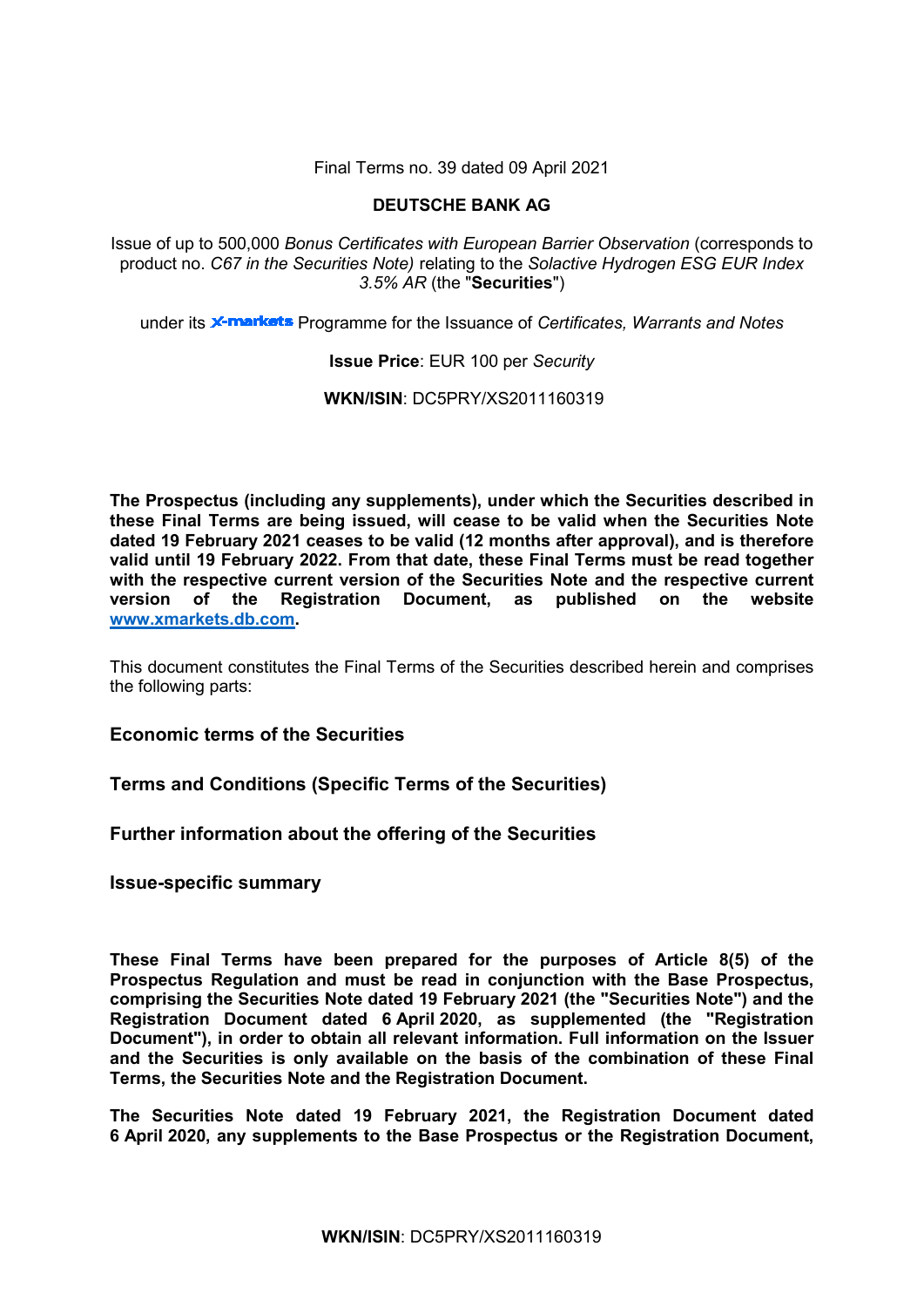**and the Final Terms are published, in accordance with Article 21(2)(a) of the Prospectus Regulation, in electronic form on the Issuer's website [\(www.xmarkets.db.com\)](http://www.xmarkets.db.com/).**

**In addition, the Securities Note dated 19 February 2021 and the Registration Document dated 6 April 2020 and any supplements to the Base Prospectus or the Registration Document shall be available free of charge at the registered office of the Issuer, Deutsche Bank AG, Mainzer Landstrasse 11-17, 60329 Frankfurt am Main, and its Milan branch, Via Filippo Turati 27, 20121 Milan, Italy.**

# **A summary of the individual issuance is annexed to the Final Terms.**

Terms not otherwise defined herein shall have the meaning given in the General Conditions of the Securities set out in the Terms and Conditions.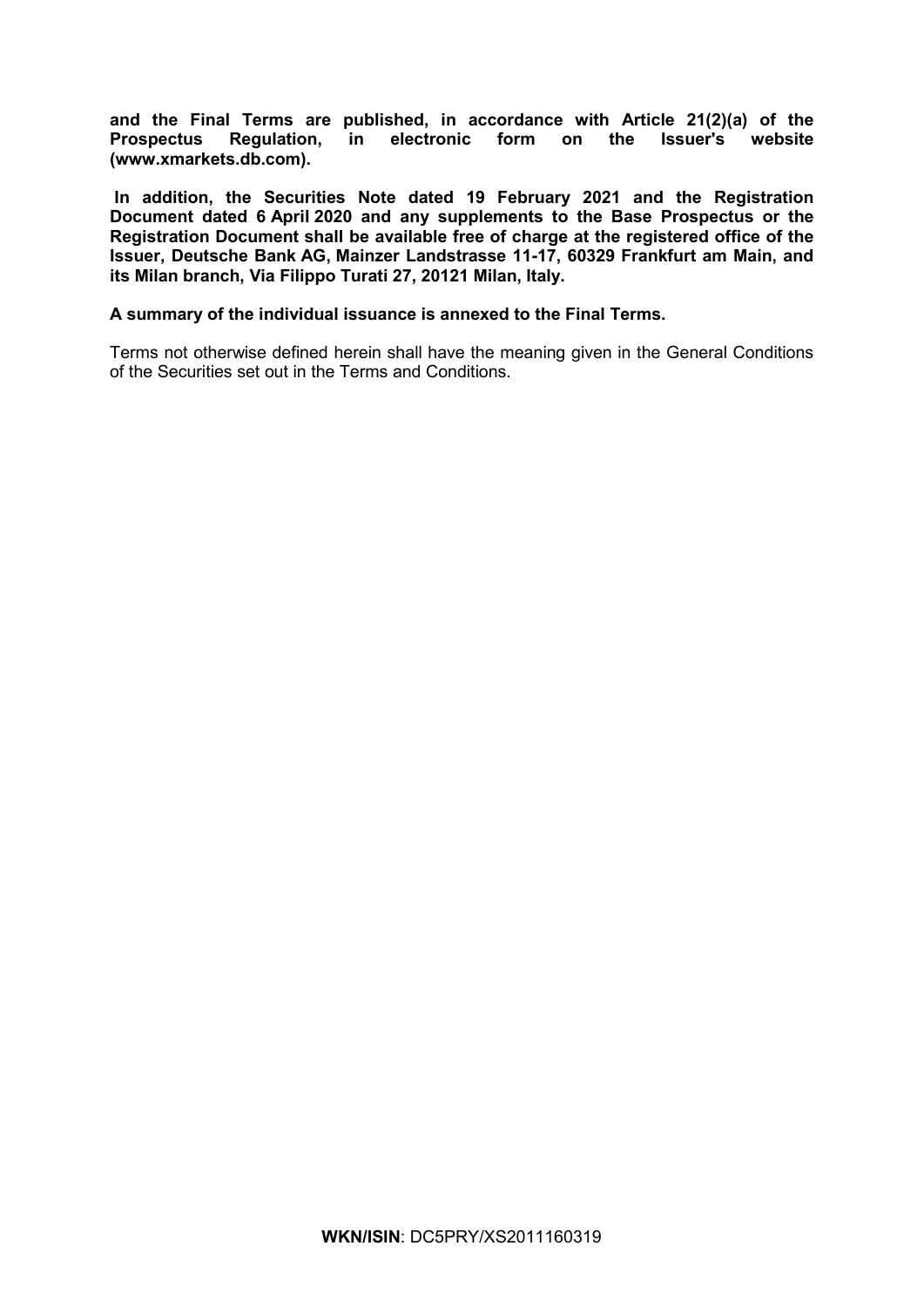# **Economic terms of the Securities**

The following description of the Security explains the economic terms of the Security and its characteristics.

# **Product No. C67: Bonus Certificate with European Barrier Observation**

With this Bonus Certificate with European Barrier Observation, investors receive a Cash Amount on the Settlement Date, the amount of which depends on the performance of the Underlying.

- a) If the Final Reference Level is equal to or above the Barrier, the Cash Amount is equal to the higher of the Bonus Amount and the product of  $(x)$  the Multiplier and  $(y)$  the sum of (xx) the Initial Reference Level, and (yy) the difference between the Final Reference Level and the Initial Reference Level, multiplied with the Participation Factor. The Cash Amount is at a minimum equal to the Bonus Amount.
- b) If the Final Reference Level is below the Barrier, the Cash Amount is no longer equal to a minimum of the Bonus Amount, but instead equal to the Final Reference Level taking into account the Multiplier (1:1 participation in the performance of the Underlying).

In return for the chance to receive payment of the Bonus Amount, investors waive their claims deriving from the Underlying (e.g. voting rights, dividends).

During the term investors receive no payment of current income, such as interest.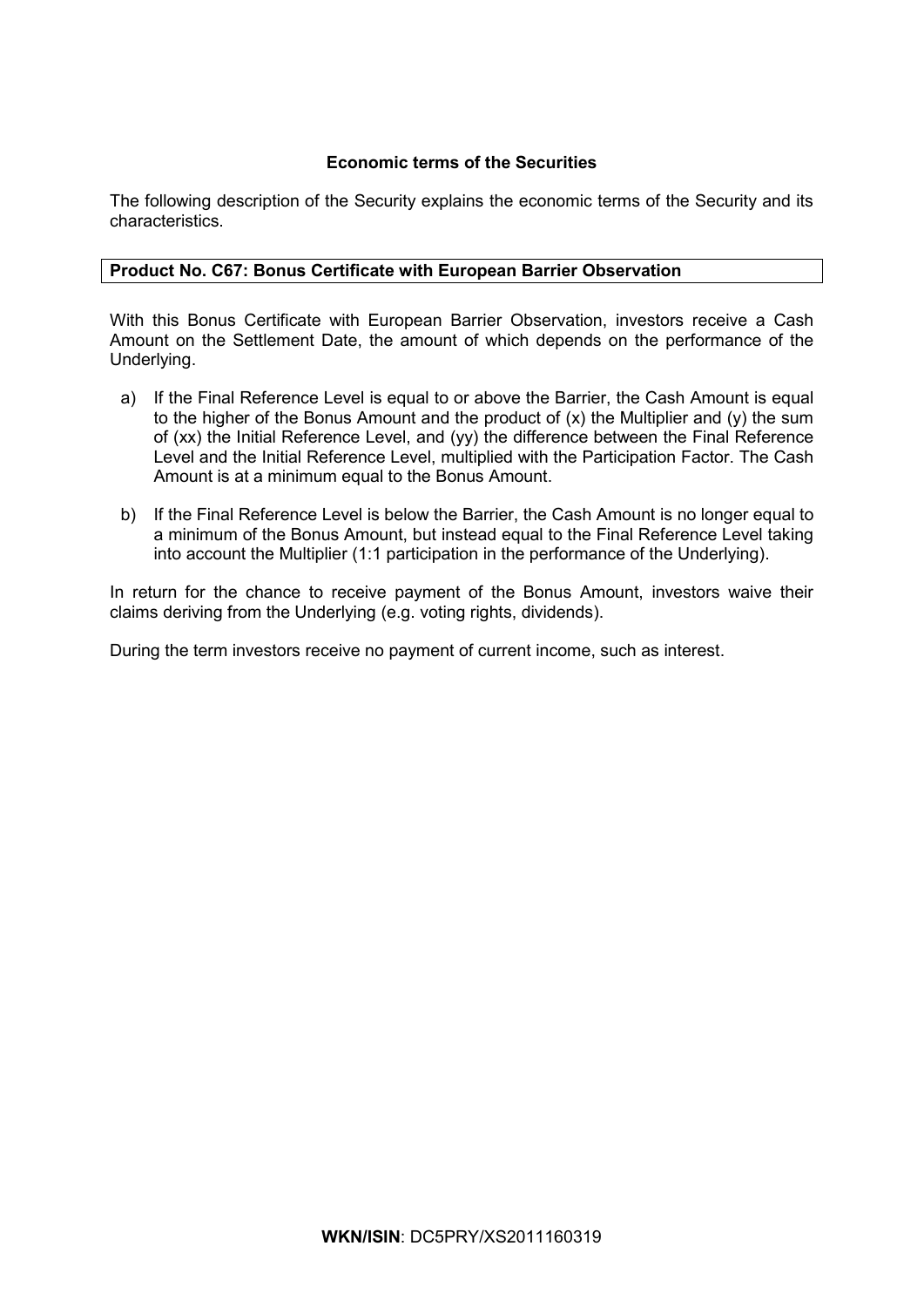# **Terms and Conditions**

The following "**Specific Terms of the Securities**" relating to the Securities shall, for the relevant Series of Securities, complete and put in concrete terms the General Conditions of the Securities for the purposes of such Series of Securities. The Specific Terms of the Securities and the General Conditions of the Securities together constitute the "**Terms and Conditions**" of the relevant Securities.

| Security Type                      | Certificate / Bonus Certificate with European Barrier Observation - Green<br><b>Securities</b>          |  |  |
|------------------------------------|---------------------------------------------------------------------------------------------------------|--|--|
| <b>ISIN</b>                        | XS2011160319                                                                                            |  |  |
| <b>WKN</b>                         | DC5PRY                                                                                                  |  |  |
| <b>Issuer</b>                      | Deutsche Bank AG, Frankfurt am Main                                                                     |  |  |
| Number of the<br><b>Securities</b> | up to 500,000 Securities at EUR 100.00 each with an aggregate nominal<br>amount of up to EUR 50,000,000 |  |  |
| <b>Issue Price</b>                 | EUR 100 per Certificate                                                                                 |  |  |
| Initial Issue Price                | EUR 100 per Certificate                                                                                 |  |  |
| <b>Issue Date</b>                  | 30 April 2021                                                                                           |  |  |
| <b>Calculation Agent</b>           | The Issuer                                                                                              |  |  |
| Underlying                         | Type: Index                                                                                             |  |  |
|                                    | Name: Solactive Hydrogen ESG EUR Index 3.5% AR                                                          |  |  |
|                                    | Index Sponsor: Solactive AG                                                                             |  |  |
|                                    | Bloomberg Page: SOHYESG3 Index                                                                          |  |  |
|                                    | RIC: .SOHYESG3                                                                                          |  |  |
|                                    | Reference Source: as defined in §5 (3) (k) of the General Conditions                                    |  |  |
|                                    | Multi-Exchange Index: applicable                                                                        |  |  |
|                                    | Related Exchange: as defined in §5 (3) (m) of the General Conditions                                    |  |  |
|                                    | Reference Currency: EUR                                                                                 |  |  |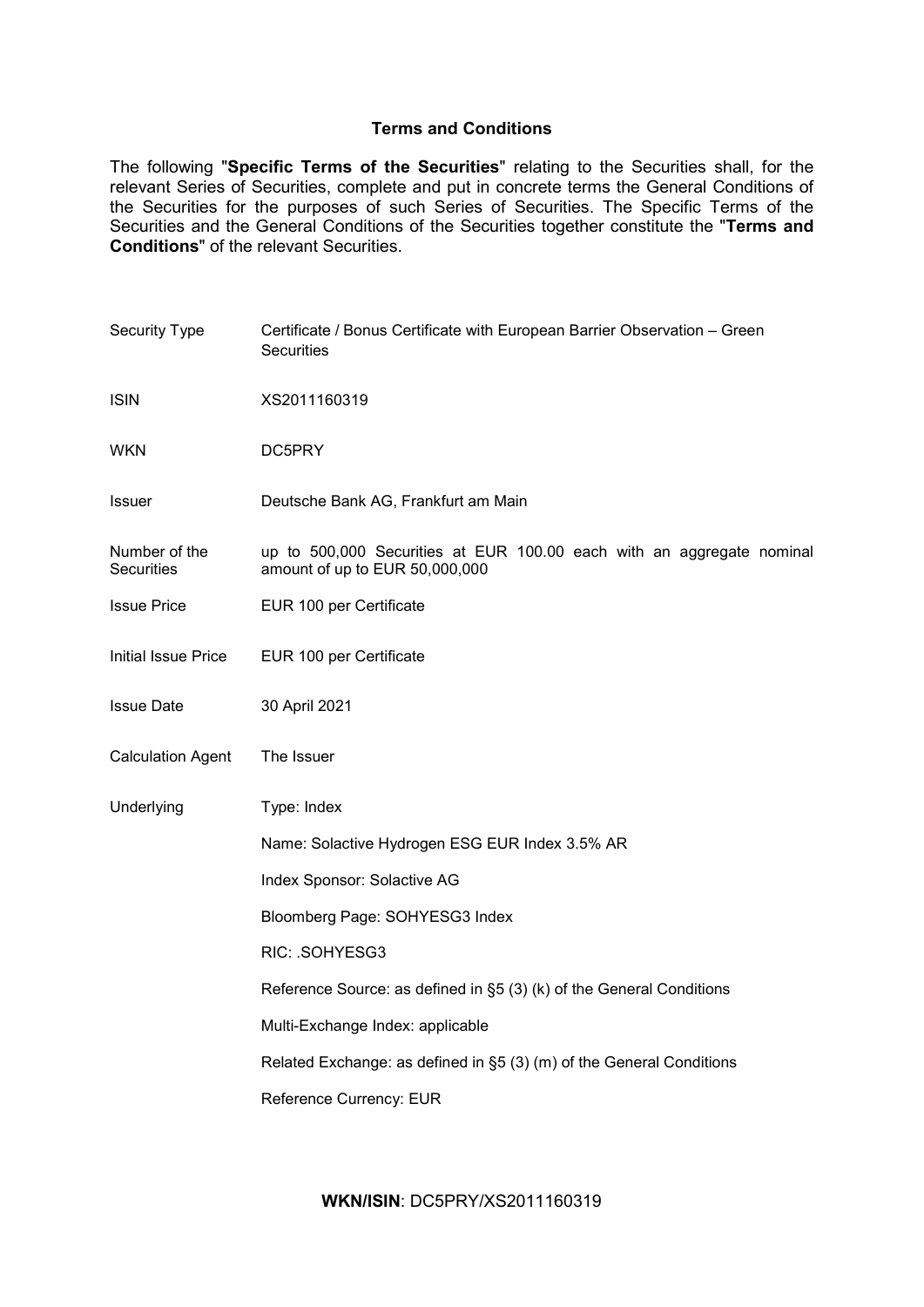| Settlement                           | <b>Cash Settlement</b>                                                                                                                                                                                                   |
|--------------------------------------|--------------------------------------------------------------------------------------------------------------------------------------------------------------------------------------------------------------------------|
| Multiplier                           | EUR 100 divided by the Initial Reference Level                                                                                                                                                                           |
| Initial Reference<br>Level           | The Reference Level on the Initial Valuation Date                                                                                                                                                                        |
| <b>Final Reference</b><br>Level      | The Reference Level on the Valuation Date                                                                                                                                                                                |
| <b>Reference Level</b>               | In respect of any day, an amount (which shall be deemed to be a monetary<br>value in the Settlement Currency) equal to the Relevant Reference Level Value<br>on such day quoted by or published on the Reference Source. |
| Relevant<br>Reference Level<br>Value | The official closing level of the Underlying on the Reference Source                                                                                                                                                     |
| Initial Valuation<br>Date            | 30 April 2021                                                                                                                                                                                                            |
| <b>Valuation Date</b>                | 30 April 2025                                                                                                                                                                                                            |
| <b>Settlement Date</b>               | 5 May 2025 or, if such day is not a Business Day, the Settlement Date is<br>postponed to the next day which is a Business Day.                                                                                           |
| Coupon Payment                       | Coupon Payment does not apply                                                                                                                                                                                            |

# **General Definitions Applicable to Certificates**

Barrier 65 per cent. of the Initial Reference Level

Participation Factor 100%

# **Product No. C67: Bonus Certificate with European Barrier Observation**

Cash Amount (a) If the Final Reference Level is greater than or equal to the Barrier, the higher of:

**WKN/ISIN**: DC5PRY/XS2011160319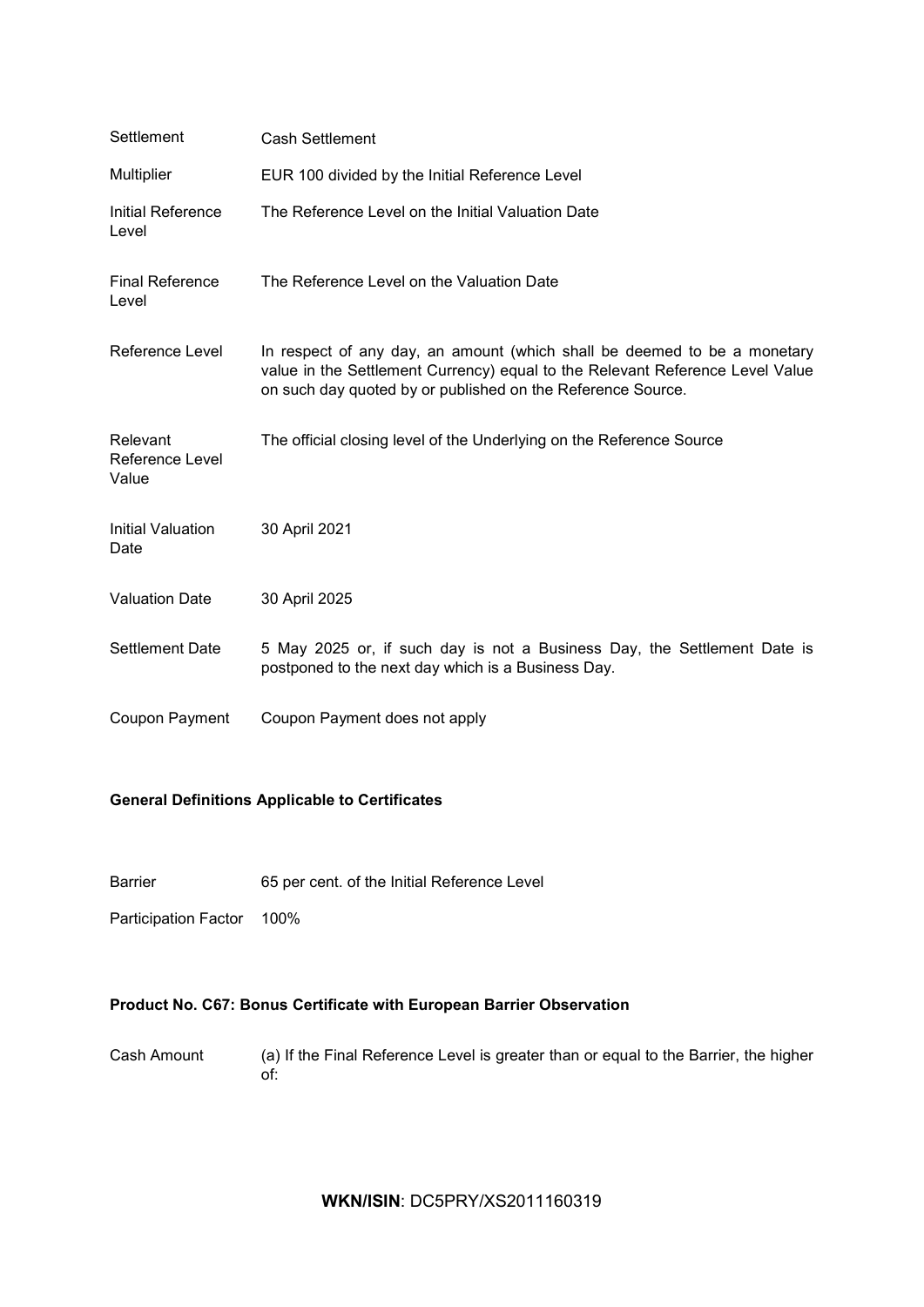|                                  | (i) the Bonus Amount and                                                                                                                                                                                                                                                                                                                                                                                                                   |
|----------------------------------|--------------------------------------------------------------------------------------------------------------------------------------------------------------------------------------------------------------------------------------------------------------------------------------------------------------------------------------------------------------------------------------------------------------------------------------------|
|                                  | (ii) the product of $(x)$ the Multiplier and $(y)$ the sum of:                                                                                                                                                                                                                                                                                                                                                                             |
|                                  | (xx) the Initial Reference Level, and                                                                                                                                                                                                                                                                                                                                                                                                      |
|                                  | (yy) the difference between the Final Reference Level and the Initial<br>Reference Level, multiplied with the Participation Factor,                                                                                                                                                                                                                                                                                                        |
|                                  | (b) otherwise, the product of the Final Reference Level and the Multiplier                                                                                                                                                                                                                                                                                                                                                                 |
| <b>Bonus Amount</b>              | 100 per cent of the Initial Reference Level multiplied by the Multiplier.                                                                                                                                                                                                                                                                                                                                                                  |
|                                  | <b>Further Definitions Applicable to the Securities</b>                                                                                                                                                                                                                                                                                                                                                                                    |
| Type of Exercise                 | European Style                                                                                                                                                                                                                                                                                                                                                                                                                             |
| <b>Exercise Date</b>             | The Valuation Date                                                                                                                                                                                                                                                                                                                                                                                                                         |
| <b>Automatic Exercise</b>        | Automatic Exercise is applicable.                                                                                                                                                                                                                                                                                                                                                                                                          |
|                                  |                                                                                                                                                                                                                                                                                                                                                                                                                                            |
| Settlement<br>Currency           | <b>EUR</b>                                                                                                                                                                                                                                                                                                                                                                                                                                 |
| <b>Business Day</b>              | A day on which the Trans-European Automated Real-time Gross settlement<br>Express Transfer (TARGET2) system (or any successor thereto) is open, and<br>on which commercial banks and foreign exchange markets settle payments in<br>the Business Day Location(s) specified in the Specific Terms of the Securities<br>and on which each relevant Clearing Agent settles payments. Saturday and<br>Sunday are not considered Business Days. |
| <b>Business Day</b><br>Locations | London                                                                                                                                                                                                                                                                                                                                                                                                                                     |
| Form of Securities               | Global Security in bearer form                                                                                                                                                                                                                                                                                                                                                                                                             |
| <b>Clearing Agent</b>            | Euroclear Bank S.A./N.V., 1 boulevard Albert II, 1210 Bruxelles, Belgium                                                                                                                                                                                                                                                                                                                                                                   |
|                                  | Clearstream Banking Luxembourg S.A., 42 avenue John F. Kennedy, L-1855<br>Luxembourg                                                                                                                                                                                                                                                                                                                                                       |

**WKN/ISIN**: DC5PRY/XS2011160319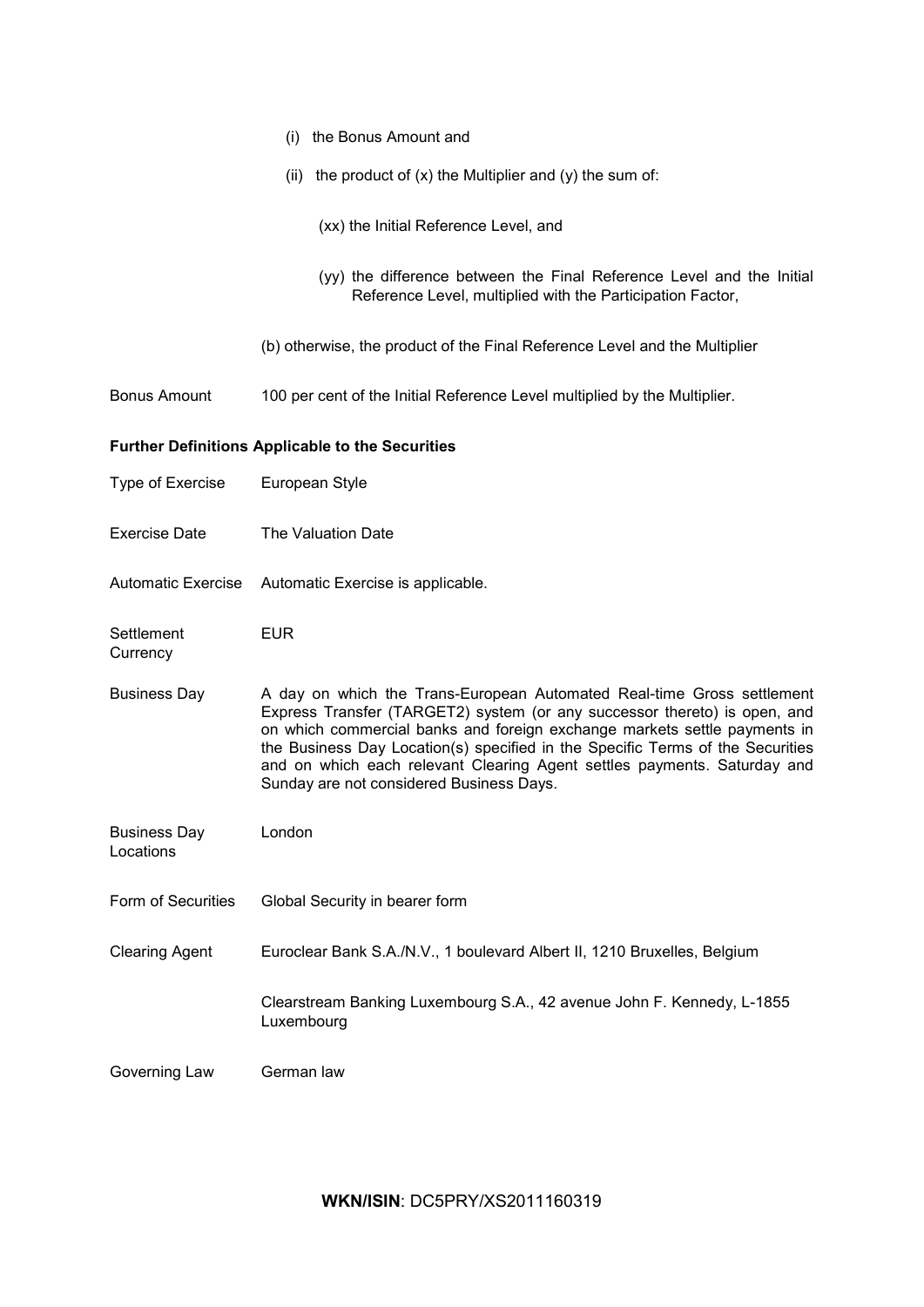# **Further information about the offering of the Securities**

# **Listing and trading**

| Listing and trading                                           | Application will be made to admit to trading the<br>Securities on the multilateral trading facility (MTF)<br>EuroTLX of EuroTLX SIM S.p.A., which is not a<br>regulated market for the purposes of Directive<br>2014/65/EU (as amended).                                                                                                                                                                                                                                                                                                                                                                                                                      |
|---------------------------------------------------------------|---------------------------------------------------------------------------------------------------------------------------------------------------------------------------------------------------------------------------------------------------------------------------------------------------------------------------------------------------------------------------------------------------------------------------------------------------------------------------------------------------------------------------------------------------------------------------------------------------------------------------------------------------------------|
|                                                               | No application has been made to admit the Securities to<br>the regulated market of any exchange.                                                                                                                                                                                                                                                                                                                                                                                                                                                                                                                                                              |
| Minimum trade size                                            | One Security                                                                                                                                                                                                                                                                                                                                                                                                                                                                                                                                                                                                                                                  |
| Estimate of total expenses related to<br>admission to trading | EUR 3,000                                                                                                                                                                                                                                                                                                                                                                                                                                                                                                                                                                                                                                                     |
| <b>Offering of Securities</b>                                 |                                                                                                                                                                                                                                                                                                                                                                                                                                                                                                                                                                                                                                                               |
| Investor minimum subscription amount                          | One Security                                                                                                                                                                                                                                                                                                                                                                                                                                                                                                                                                                                                                                                  |
| Investor maximum subscription amount                          | Not Applicable                                                                                                                                                                                                                                                                                                                                                                                                                                                                                                                                                                                                                                                |
| The subscription period                                       | Applications to subscribe for the Securities may be<br>made through the Distributor from 09 April 2021<br>(inclusively) until the "Primary Market End Date" which<br>is 27 April 2021 (inclusively) (subject to adjustment)<br>during the hours in which banks are generally open for<br>business in Italy. except for the "door-to-door" offer for<br>which the Subscription Period will be from, and<br>including, 09 April 2021 to, and including, 20 April 2021<br>and except for the offer using "distance marketing<br>techniques" for which the Subscription Period will be<br>from, and including, 09 April 2021 to, and including, 13<br>April 2021. |
|                                                               | The Issuer reserves the right for any reason to reduce<br>the number of Securities offered.                                                                                                                                                                                                                                                                                                                                                                                                                                                                                                                                                                   |
|                                                               | In the event that during the Subscription Period the<br>requests exceed the amount of the offer destined to<br>prospective investors equal to the maximum aggregate<br>nominal amount, the Issuer may proceed to early<br>terminate the Subscription Period and may immediately<br>suspend the acceptance of further requests.                                                                                                                                                                                                                                                                                                                                |
|                                                               | Any such change or any amendment to the Subscription<br>Period will be communicated to investors by means of a<br>notice published on the website of the Issuer (www.it.x-                                                                                                                                                                                                                                                                                                                                                                                                                                                                                    |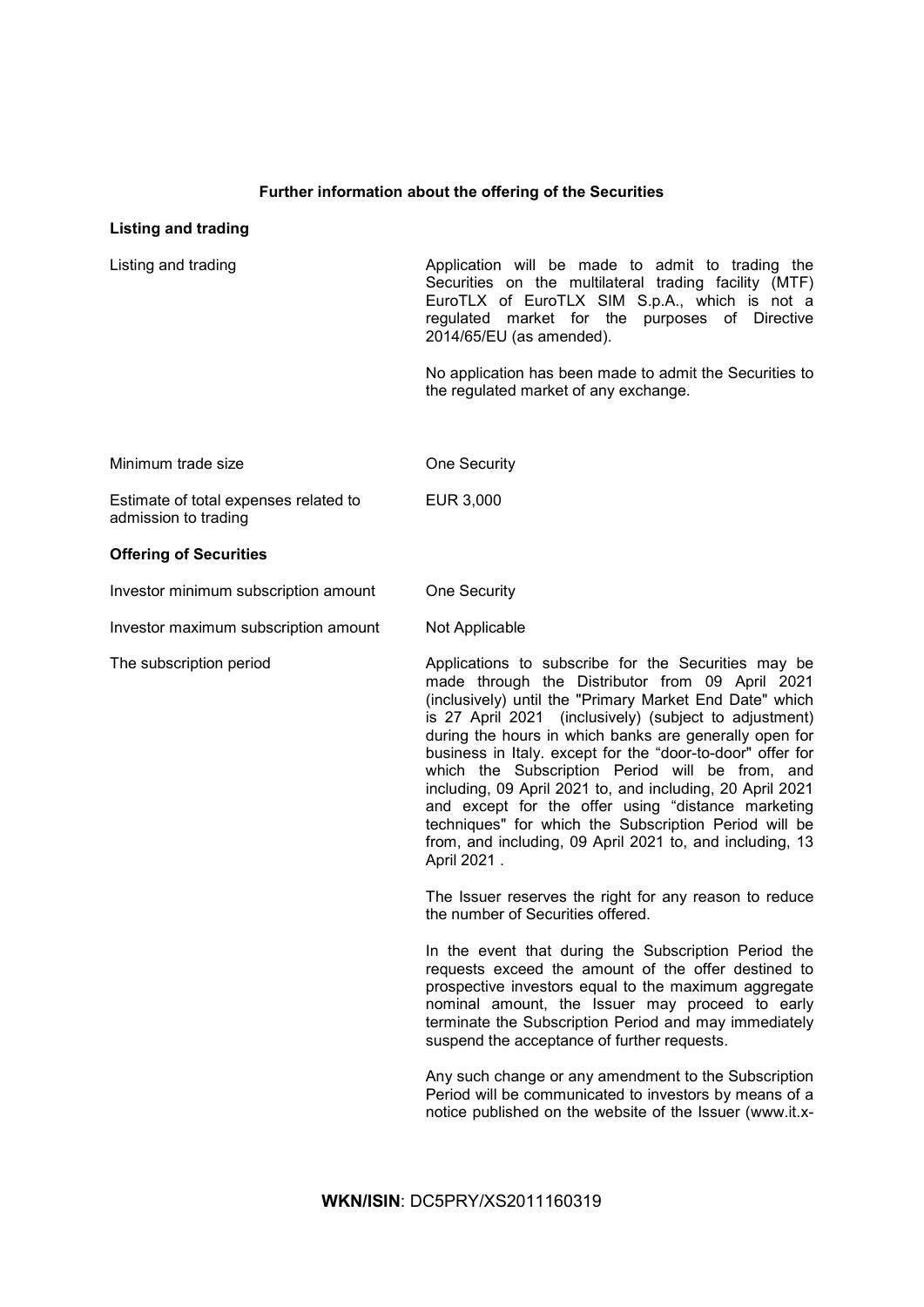[markets.db.com\)](http://www.it.x-markets.db.com)/).

Cancellation of the issuance of the **Securities** The Issuer reserves the right for any reason to cancel the issuance of the Securities.

> Any such decision will be communicated to investors by means of a notice published on the website of the Issuer (www.it.x-markets.db.com).

> For the avoidance of doubt, if any application has been made by a potential investor and the Issuer exercises such a right, each such potential investor shall not be entitled to subscribe or otherwise purchase any Securities.

Early closing of the subscription period of the Securities The Issuer reserves the right for any reason to close the Subscription Period early.

> Any such decision will be communicated to investors by means of a notice published on the website of the Issuer (www.it.x-markets.db.com)

Conditions to which the offer is subject: Offers of the Securities are conditional on and subject to admission to listing being obtained by the Issue Date otherwise the offer will be deemed withdrawn and the issuance cancelled.

Description of the application process: Applications for the Securities can be made in Italy at participating branches of a Distributor.

Not applicable

Applications will be in accordance with the relevant Distributor's usual procedures, notified to investors by the relevant Distributor

Prospective investors will not be required to enter into any contractual arrangements directly with the Issuer relating to the subscription for the Securities

Description of possibility to reduce subscriptions and manner for refunding excess amount paid by applicants:

Details of the method and time limits for paying up and delivering the Securities:

Manner in and date on which results of the offer are to be made public:

Investors will be notified by the Issuer or the relevant financial intermediary of their allocations of Securities and the settlement arrangements in respect thereof. The Securities will be issued on the Issue Date and the Securities will be delivered on the Value Date against payment to the Issuer of the net subscription price.

The Issuer will in its sole discretion determine the final amount of Securities to be issued (which will be dependent on the outcome of the offer), up to a limit of 500,000 Securities

The precise number of Securities to be issued will be published on the website of the Issuer (www.it.x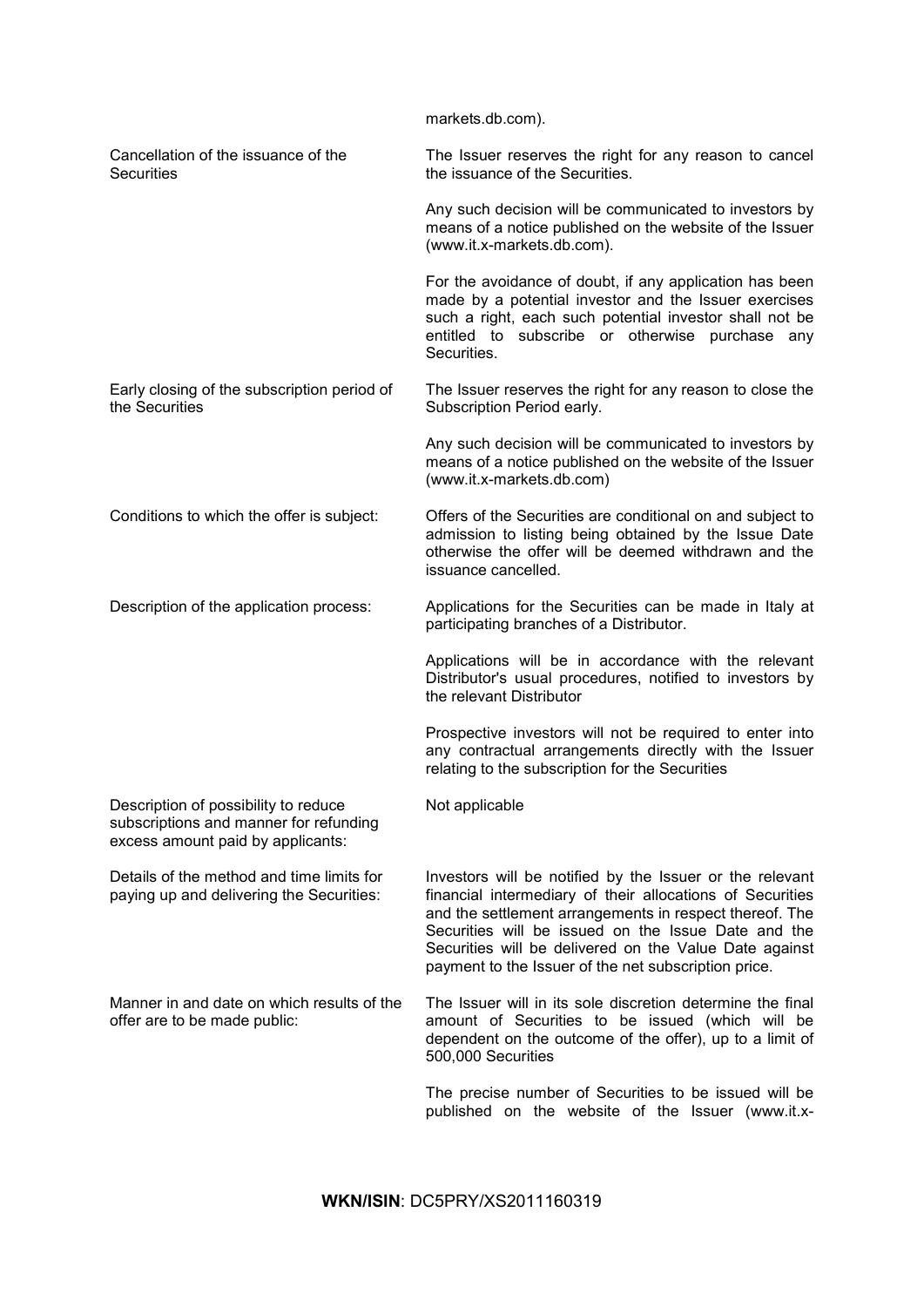markets.db.com) on or around the Issue Date

The results of the offer will be available from the Distributor following the Subscription Period and prior to the Issue Date

Procedure for exercise of any right of preemption, negotiability of subscription rights and treatment of subscription rights not exercised:

Categories of potential investors to which the Securities are offered and whether tranche(s) have been reserved for certain countries:

Process for notification to applicants of the amount allotted and the indication whether dealing may begin before notification is made:

Name(s) and address(es), to the extent known to the Issuer, of the placement agents in the various countries where the offer takes place.

Not applicable

Qualified investors within the meaning of the Prospectus Regulation and non-qualified investors

The Offer may be made in Italy to any person which complies with all other requirements for investment as set out in the Base Prospectus or otherwise determined by the Issuer and/or the relevant financial intermediaries. In other EEA countries, offers will only be made pursuant to an exemption under the Prospectus Regulation.

Each investor will be notified by the relevant Distributor of its allocation of Securities after the end of the Subscription Period and before the Issue Date

No dealings in the Security may take place prior to the Issue Date

Deutsche Bank S.p.A. of Piazza del Calendario 3, 20126, Milan, Italy (a "**Distributor**" and together with any other entities appointed as a distributor in respect of the Securities during the Subscription Period, the "**Distributors**").

The Issuer reserves the right to appoint other distributors during the Subscription Period, which will be communicated to investors by means of a notice published on the website of the Issuer (www.it.xmarkets.db.com).

Deutsche Bank S.p.A. will act as lead manager of the placement syndicate (*Responsabile del Collocamento*  as defined under article 93-bis of the Financial Services Act) (the "**Lead Manager**").

Consent to use of Prospectus: The Issuer consents to the use of the Prospectus by the following financial intermediary (individual consent): Deutsche Bank S.p.A. of Piazza del Calendario 3, 20126, Milan, Italy.

> Individual consent to the later resale and final placement of the Securities by the financial intermediaries is given in relation to Italy.

> The subsequent resale or final placement of Securities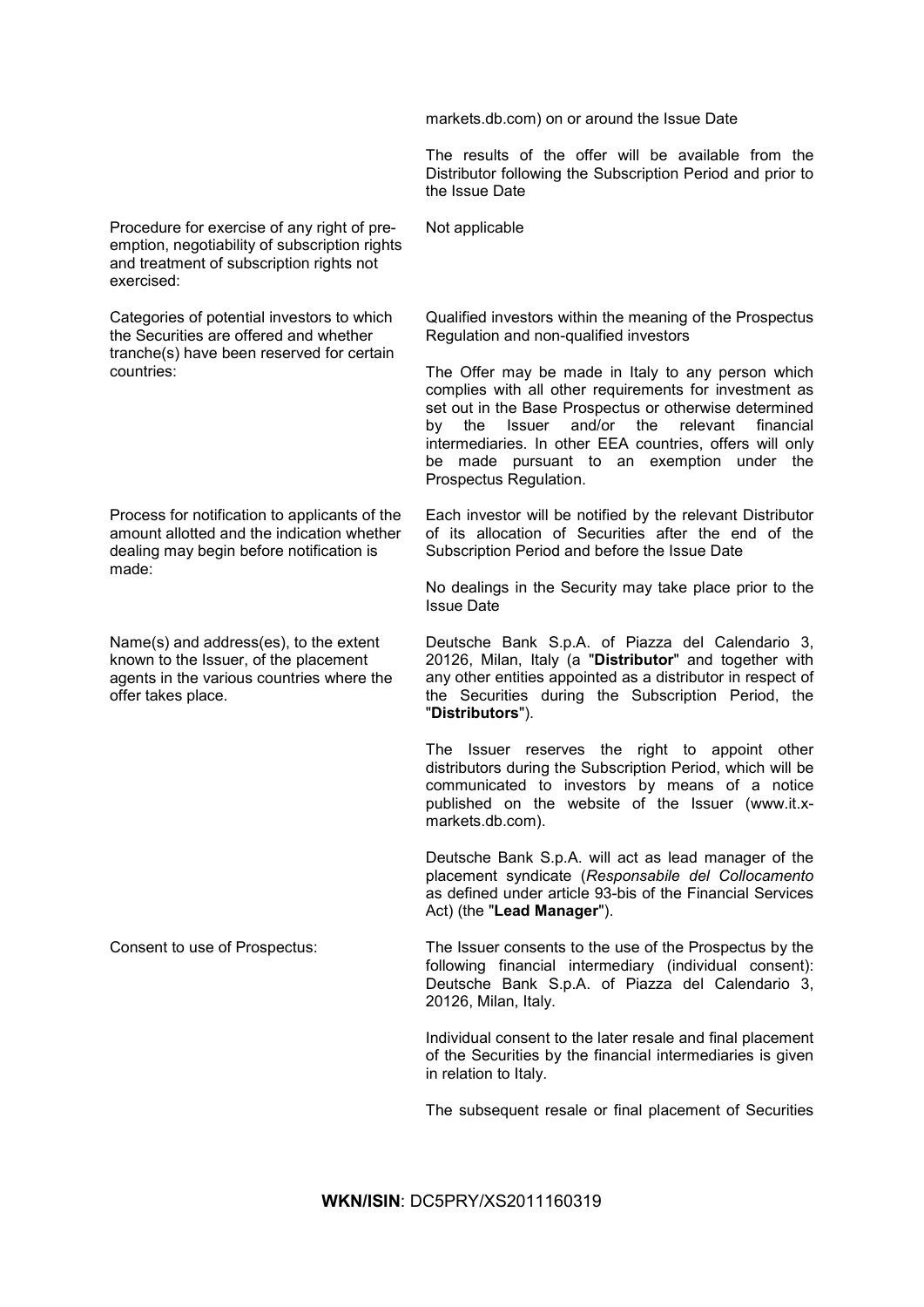by financial intermediaries can be made during the period from 09 April 2021 (inclusively) until 27 April 2021 (inclusively) and as long as this Prospectus is valid in accordance with Article 12 of the Prospectus Regulation.

# **Fees**

Fees paid by the Issuer to the distributor

| <b>Trailer Fee</b>                                                            | Not applicable                           |                                                                                                                                                                                                                                                                                                                                                                                                                                                                                                                                                                                                                                                                                                              |
|-------------------------------------------------------------------------------|------------------------------------------|--------------------------------------------------------------------------------------------------------------------------------------------------------------------------------------------------------------------------------------------------------------------------------------------------------------------------------------------------------------------------------------------------------------------------------------------------------------------------------------------------------------------------------------------------------------------------------------------------------------------------------------------------------------------------------------------------------------|
| <b>Placement Fee</b>                                                          | up to 2.50 per cent of the Issue Price   |                                                                                                                                                                                                                                                                                                                                                                                                                                                                                                                                                                                                                                                                                                              |
| Fees charged by the Issuer to the<br>Securityholders post issuance            | Not applicable                           |                                                                                                                                                                                                                                                                                                                                                                                                                                                                                                                                                                                                                                                                                                              |
| <b>Costs/Distribution Fees</b>                                                |                                          |                                                                                                                                                                                                                                                                                                                                                                                                                                                                                                                                                                                                                                                                                                              |
| Amount of any expenses and taxes<br>specifically charged to the subscriber or | Ex-ante entry costs:                     | 6.40 %                                                                                                                                                                                                                                                                                                                                                                                                                                                                                                                                                                                                                                                                                                       |
| purchaser:                                                                    | Ex-ante exit costs                       | 1.00%                                                                                                                                                                                                                                                                                                                                                                                                                                                                                                                                                                                                                                                                                                        |
|                                                                               | Ex-ante running costs on yearly basis: 0 |                                                                                                                                                                                                                                                                                                                                                                                                                                                                                                                                                                                                                                                                                                              |
|                                                                               | Other expenses and taxes: none           |                                                                                                                                                                                                                                                                                                                                                                                                                                                                                                                                                                                                                                                                                                              |
| Determination of the price by the Issuer                                      | fee) and other costs.                    | Both the Initial Issue Price of the Bonus Certificate with<br>European Barrier Observation and the bid and ask<br>prices quoted by the Issuer during its term are based on<br>the Issuer's internal pricing models. Accordingly, unlike<br>in an on exchange trading, for example for shares, the<br>prices quoted during the term are not based on supply<br>and demand. The prices in particular contain a margin<br>which the Issuer determines at its free discretion and<br>which may cover, in addition to the Issuer's proceeds,<br>the costs of structuring, market making and settlement<br>of the Bonus Certificate with European Barrier<br>Observation, any applicable sales costs (distribution |
| Distribution fee                                                              | the Initial Issue Price.                 | Placement fee: up to 2.50 per cent of the Issue Price.<br>The Issuer will either pay the placement fee from the<br>issue proceeds as a one-off turnover-related distribution<br>fee to the bank that sold the Bonus Certificate with<br>European Barrier Observation to the customer (principal<br>bank), or grant the latter a corresponding discount from                                                                                                                                                                                                                                                                                                                                                  |

# **Security ratings**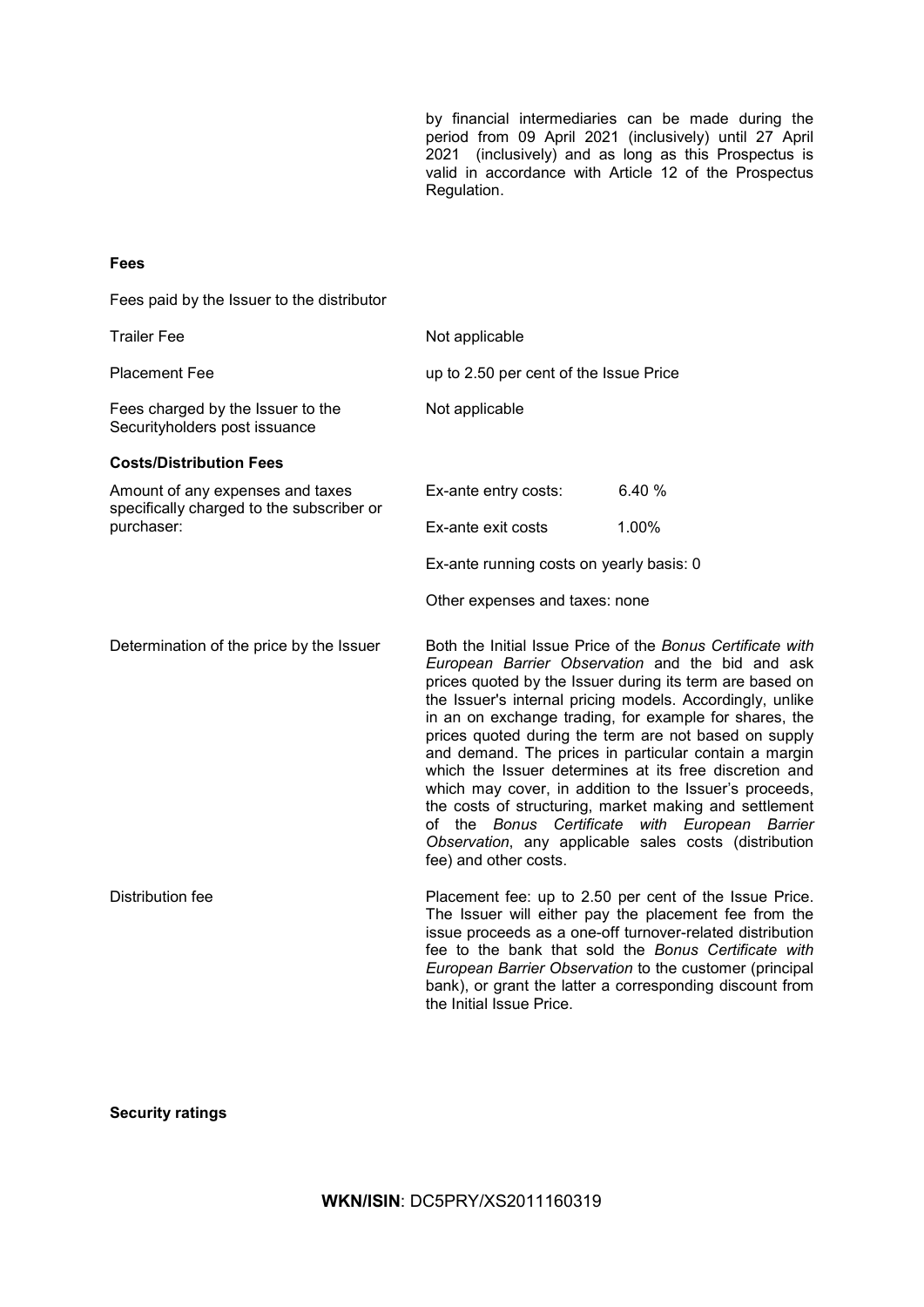| Rating                                                          | The Securities have not been rated.                                                                                                                                                                                                                                                                                 |
|-----------------------------------------------------------------|---------------------------------------------------------------------------------------------------------------------------------------------------------------------------------------------------------------------------------------------------------------------------------------------------------------------|
| Interests of natural and legal persons<br>involved in the issue |                                                                                                                                                                                                                                                                                                                     |
| Interests of natural and legal persons<br>involved in the issue | Save for the Distributor regarding the fees as set out<br>under "Fees" above, so far as the Issuer is aware, no<br>person involved in the issue of the Securities has an<br>interest material to the offer.                                                                                                         |
| <b>Reasons for the Offer</b>                                    |                                                                                                                                                                                                                                                                                                                     |
| Reasons for the offer                                           | The Issuer intends to apply the proceeds from the offer<br>of these Securities specifically to finance or refinance<br>both loans to and investments in corporations, assets,<br>projects and/or activities that promote climate-friendly,<br>energy-efficient and other environmental purposes<br>("Green Assets") |
| <b>Publication of notices</b>                                   |                                                                                                                                                                                                                                                                                                                     |
| <b>Publication of notices</b>                                   | Notices will, in deviation from §16(1) of the General<br>Conditions of the Securities, be published on the<br>website www.investment-products.db.com.                                                                                                                                                               |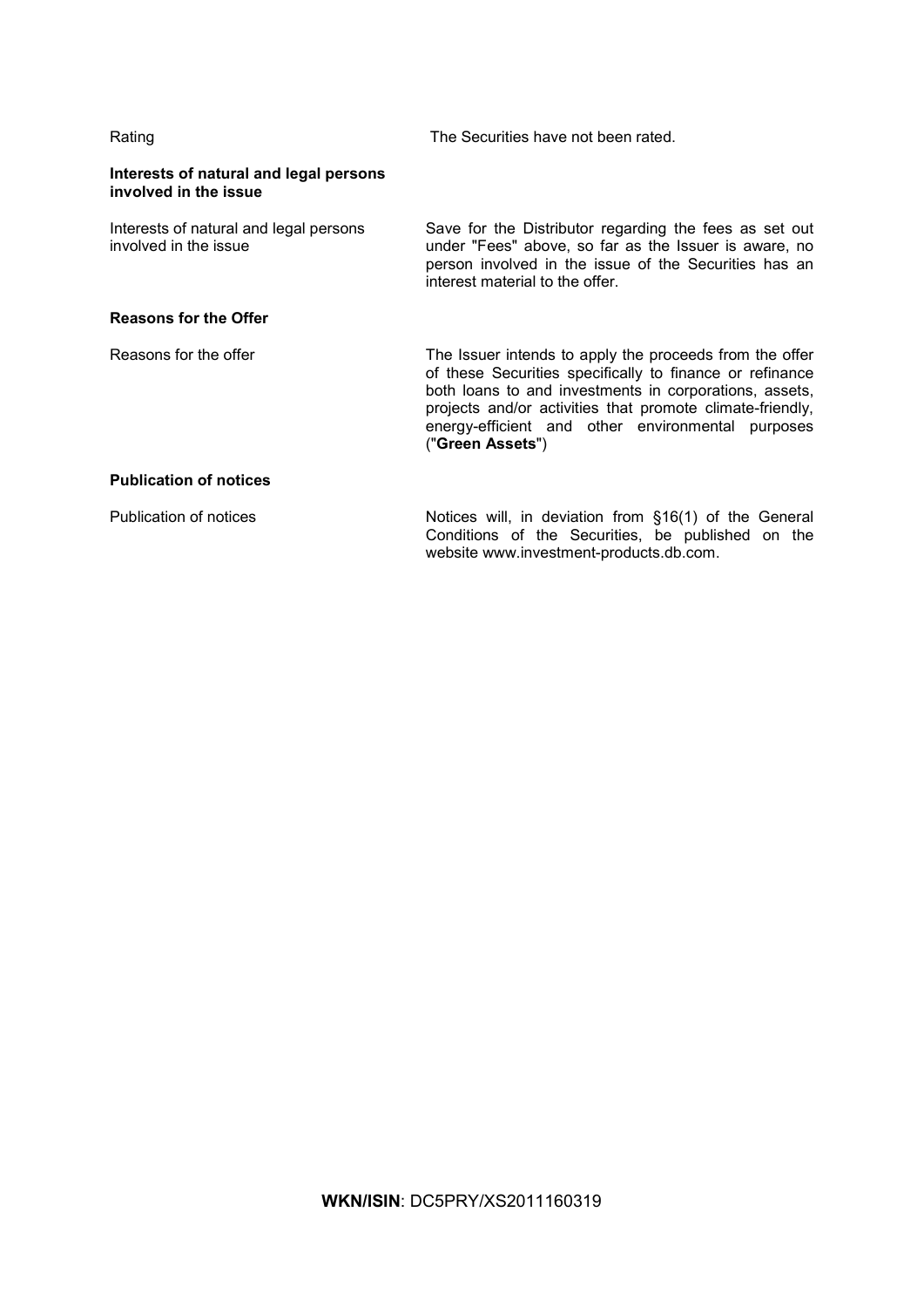# **Information relating to the Underlying**

Information on the Underlying, on the past and future performance of the Underlying and its volatility can be obtained on the public website on www.solactive.com and on the Bloomberg page SOHYESG3 Index or Reuters page .SOHYESG3.

As at the date of these Final Terms, Solactive AG appears in the Register of administrators and benchmarks established and maintained by the European Securities and Markets Authority pursuant to Article 36 of the Regulation (EU) 2016/1011 of the European Parliament and of the Council of 8 June 2016 on indices used as benchmarks in financial instruments and financial contracts or to measure the performance of investment funds and amending Directives 2008/48/EC and 2014/17/EU and Regulation (EU) No 596/2014 ("**Benchmark Regulation**").

The sponsor of the index composing the Underlying also maintains an Internet Site at the following address where further information may be available free of charge in respect of the Underlying (including a description of the essential characteristics of the index, comprising, as applicable, the type of index, the method and formulas of calculation, a description of the individual selection process of the index components and the adjustment rules).

Index Sponsor: Solactive AG

Internet Site of Index Sponsor: www.solactive.com

# **Index Disclaimer:**

The financial instrument is not sponsored, promoted, sold or supported in any other manner by Solactive AG nor does Solactive AG offer any express or implicit guarantee or assurance either with regard to the results of using the Index and/or Index trade mark or the Index Price at any time or in any other respect. The Index is calculated and published by Solactive AG. Solactive AG uses its best efforts to ensure that the Index is calculated correctly. Irrespective of its obligations towards the Issuer, Solactive AG has no obligation to point out errors in the Index to third parties including but not limited to investors and/or financial intermediaries of the financial instrument. Neither publication of the Index by Solactive AG nor the licensing of the Index or Index trade mark for the purpose of use in connection with the financial instrument constitutes a recommendation by Solactive AG to invest capital in said financial instrument nor does it in any way represent an assurance or opinion of Solactive AG with regard to any investment in this financial instrument.

# **Further information published by the Issuer**

The Issuer does not intend to provide any further information on the Underlying.

# **Country specific information:**

**Italy**

Agent in Italy The Agent in Italy is Deutsche Bank S.p.A. acting through its principal<br>
Agent in Italy is the latter than the following address office in Milan being as at the Issue Date at the following address: Piazza del Calendario, 3 – 20126, Milan, Italy.

**Annex to the Final Terms**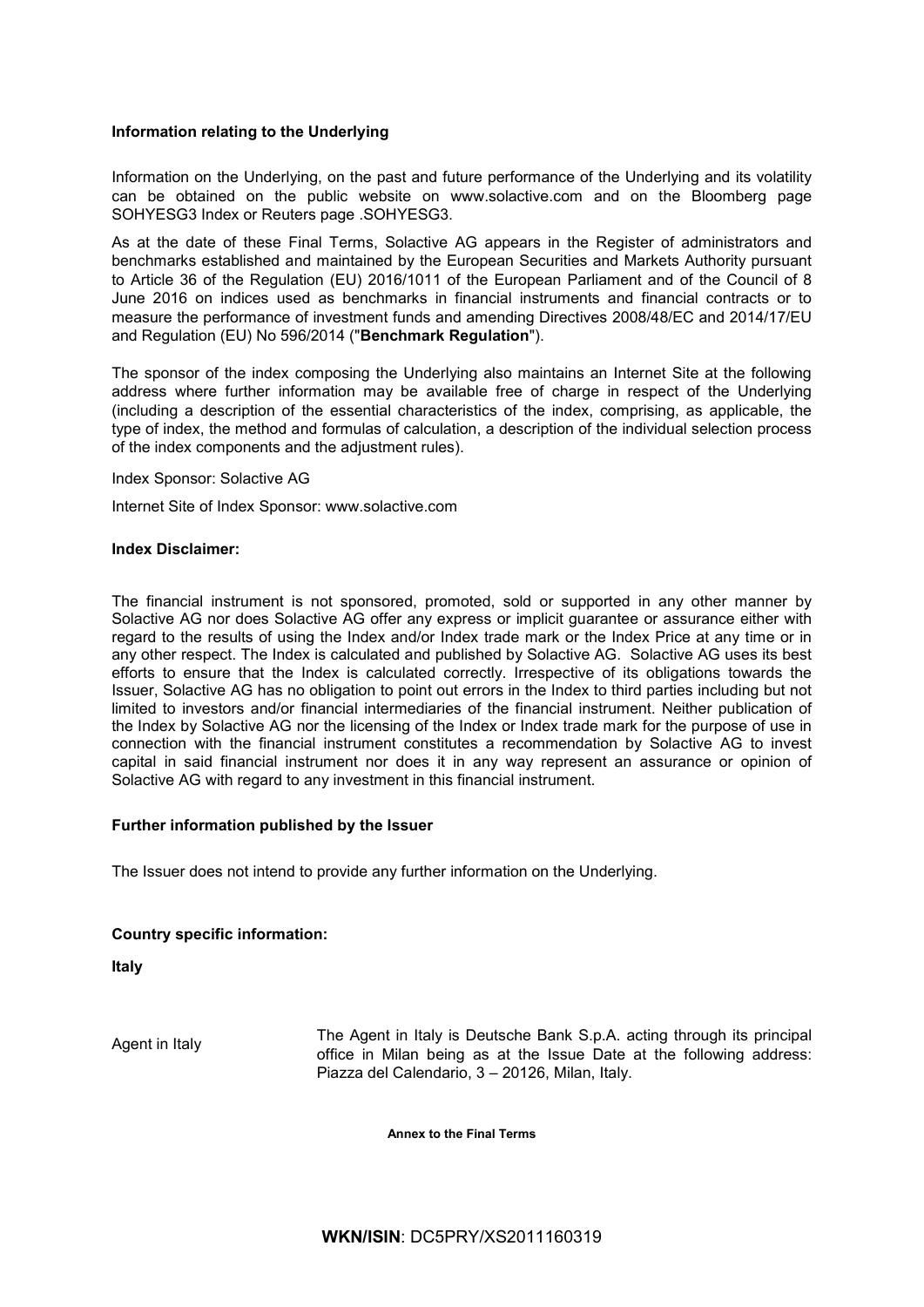## **Issue-specific summary**

# **Section A – Introduction containing warnings**

# **Warnings**

- a) The summary should be read as an introduction to the Prospectus.
- b) Investors should base any decision to invest in the securities on a consideration of the Prospectus as a whole.
- c) Investors could lose all (total loss) or part of their invested capital.
- d) Where a claim relating to the information contained in the Prospectus is brought before a court, the plaintiff investors might, under national law, have to bear the costs of translating the Prospectus, including any supplements, as well as the corresponding Final Terms before the legal proceedings are initiated.
- e) Civil liability attaches only to those persons who have tabled and submitted the summary including any translation thereof, but only where the summary is misleading, inaccurate or inconsistent, when read together with the other parts of the Prospectus, or where it does not provide, when read together with the other parts of the Prospectus, key information in order to aid investors when considering whether to invest in such securities.
- f) You are about to purchase a product that is not simple and may be difficult to understand

#### **Introductory information**

#### **Name and international securities identification number**

The Certificates (the "**Securities**") offered under this Prospectus have the following securities identification numbers:

#### ISIN: XS2011160319

# **Contact details of the issuer**

The Issuer (with Legal Entity Identifier (LEI) 7LTWFZYICNSX8D621K86) has its registered office at Taunusanlage 12, 60325 Frankfurt am Main, Federal Republic of Germany (telephone: +49-69-910-00).

# **Approval of the prospectus; competent authority**

The Prospectus consists of a Securities Notes and a Registration Document.

The Securities Note has been approved by the Commission de Surveillance du Secteur Financier ("**CSSF**") on 19 February 2021. The business address of the CSSF is: 283, route d'Arlon, L-1150 Luxembourg, Luxembourg (telephone: +352 (0)26 251-1).

The Registration Document has been approved by the Commission de Surveillance du Secteur Financier ("**CSSF**") on 6 April 2020. The business address of the CSSF is: 283, route d'Arlon, L-1150 Luxembourg, Luxembourg (telephone: +352 (0)26 251-1).

# **Section B – Key information on the Issuer**

## **Who is the issuer of the securities?**

#### **Domicile and legal form of the issuer**

Deutsche Bank Aktiengesellschaft (commercial name: Deutsche Bank) is a credit institution and a stock corporation incorporated in Germany and accordingly operates under the laws of Germany. The Legal Entity Identifier (LEI) of Deutsche Bank is 7LTWFZYICNSX8D621K86. The Bank has its registered office in Frankfurt am Main, Germany. It maintains its head office at Taunusanlage 12, 60325 Frankfurt am Main, Germany.

# **Principal activities of the issuer**

The objects of Deutsche Bank, as laid down in its Articles of Association, include the transaction of all kinds of banking business, the provision of financial and other services and the promotion of international economic relations. The Bank may realise these objectives itself or through subsidiaries and affiliated companies. To the extent permitted by law, the Bank is entitled to transact all business and to take all steps which appear likely to promote the objectives of the Bank, in particular to acquire and dispose of real estate, to establish branches at home and abroad, to acquire, administer and dispose of participations in other enterprises, and to conclude enterprise agreements.

Deutsche Bank is organized into the following segments:

- Corporate Bank (CB):
- Investment Bank (IB);
- Private Bank (PB);
- Asset Management (AM);
- Capital Release Unit (CRU); and
- Corporate & Other (C&O).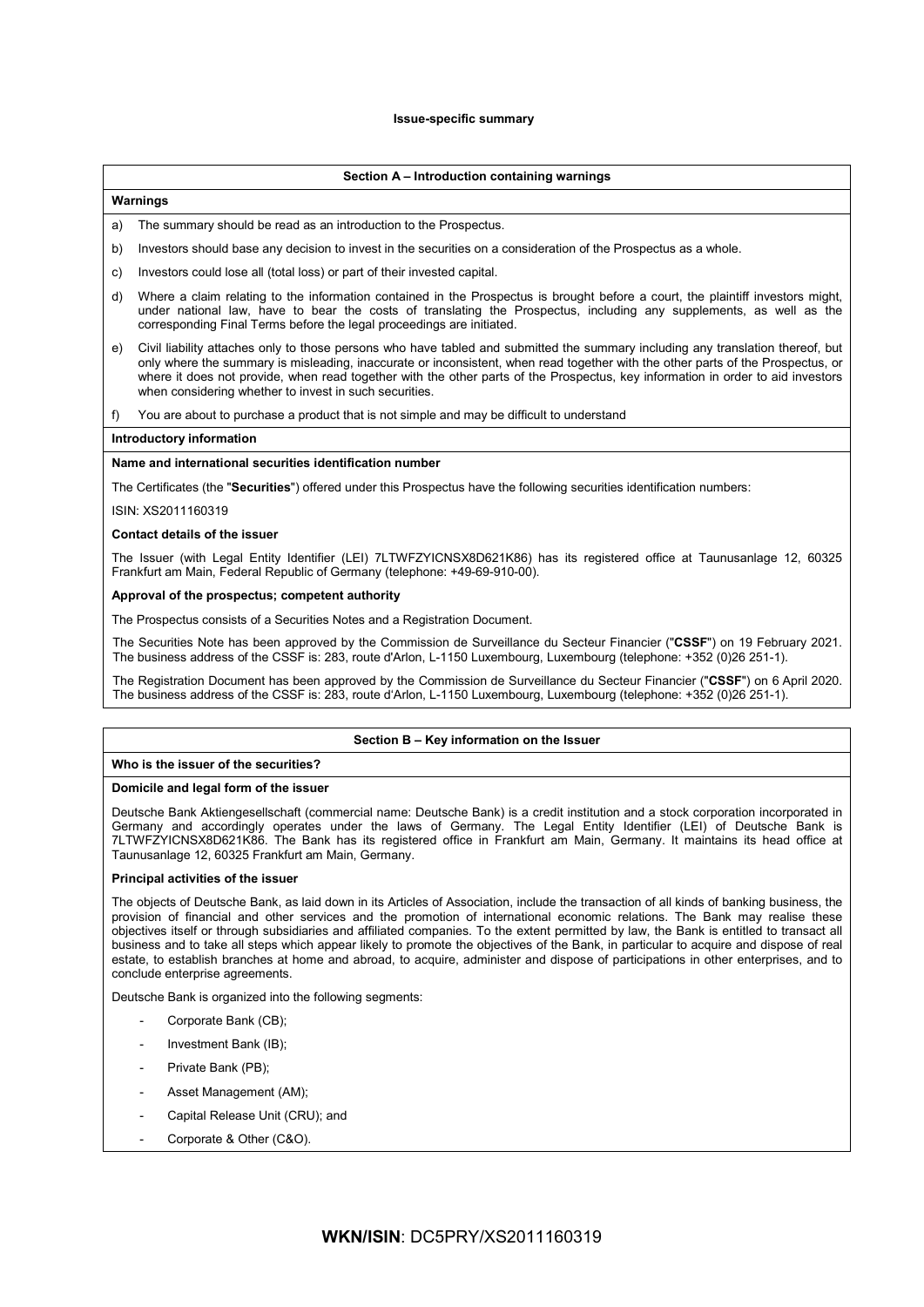In addition, Deutsche Bank has a country and regional organizational layer to facilitate a consistent implementation of global strategies

The Bank has operations or dealings with existing and potential customers in most countries in the world.

These operations and dealings include working through:

- subsidiaries and branches in many countries;
- representative offices in many other countries; and
- one or more representatives assigned to serve customers in a large number of additional countries.

#### **Major shareholders of the issuer**

Deutsche Bank is neither directly nor indirectly majority-owned or controlled by any other corporation, by any government or by any other natural or legal person severally or jointly.

Pursuant to German law and Deutsche Bank's Articles of Association, to the extent that the Bank may have major shareholders at any time, it may not give them different voting rights from any of the other shareholders.

Deutsche Bank is not aware of arrangements which may at a subsequent date result in a change of control of the company.

The German Securities Trading Act (*Wertpapierhandelsgesetz*) requires investors in publicly-traded corporations whose investments reach certain thresholds to notify both the corporation and the German Federal Financial Supervisory Authority (*Bundesanstalt für Finanzdienstleistungsaufsicht*) of such change within four trading days. The minimum disclosure threshold is 3 per cent. of the corporation's issued voting share capital. To the Bank's knowledge, there are only six shareholders holding more than 3 per cent. of Deutsche Bank shares or to whom more than 3 per cent. of voting rights are attributed, and none of these shareholders holds more than 10 per cent. of Deutsche Bank shares or voting rights.

# **Identity of the key managing directors of the issuer**

The key managing directors of the issuer are members of the issuer's Executive Board. These are: Christian Sewing, Karl von Rohr, Fabrizio Campelli, Frank Kuhnke, Bernd Leukert, Stuart Wilson Lewis, James von Moltke, Alexander von zur Mühlen, Christiana Riley and Prof. Dr. Stefan Simon.

#### **Identity of the Issuer's statutory auditors**

Until 31 December 2019, the independent auditor for the period covered by the historical financial information of Deutsche Bank was KPMG *Aktiengesellschaft Wirtschaftsprüfungsgesellschaft* ("KPMG"). KPMG is a member of the chamber of public accountants (*Wirtschaftsprüferkammer*). With effect as of 1 January 2020, Ernst & Young GmbH Wirtschaftsprüfungsgesellschaft ("EY") has been appointed as independent auditor. EY is a member of the chamber of public accountants (*Wirtschaftsprüferkamme*r).

#### **What is the key financial information regarding the issuer?**

The key financial information included in the tables below as of and for the financial years ended 31 December 2019 and 31 December 2020 has been extracted from the audited consolidated financial statements prepared in accordance with IFRS as of 31 December 2020.

| <b>Statement of income</b>                                                                 | Year ending      | Year ending      |
|--------------------------------------------------------------------------------------------|------------------|------------------|
| (in million Euro)                                                                          | 31 December 2020 | 31 December 2019 |
| Net interest income                                                                        | 11,526           | 13,749           |
| Commissions and fee income                                                                 | 9,424            | 9,520            |
| Provision for credit losses                                                                | 1,792            | 723              |
| Net gains (losses) on financial assets/liabilities<br>at fair value through profit or loss | 2,465            | 193              |
| Profit (loss) before income taxes                                                          | 1,021            | (2,634)          |
| Profit (loss)                                                                              | 624              | (5,265)          |

| <b>Balance sheet</b><br>(amounts in million Euro) | 31 December 2020 | 31 December 2019 |
|---------------------------------------------------|------------------|------------------|
| Total assets                                      | 1,325,259        | 1,297,674        |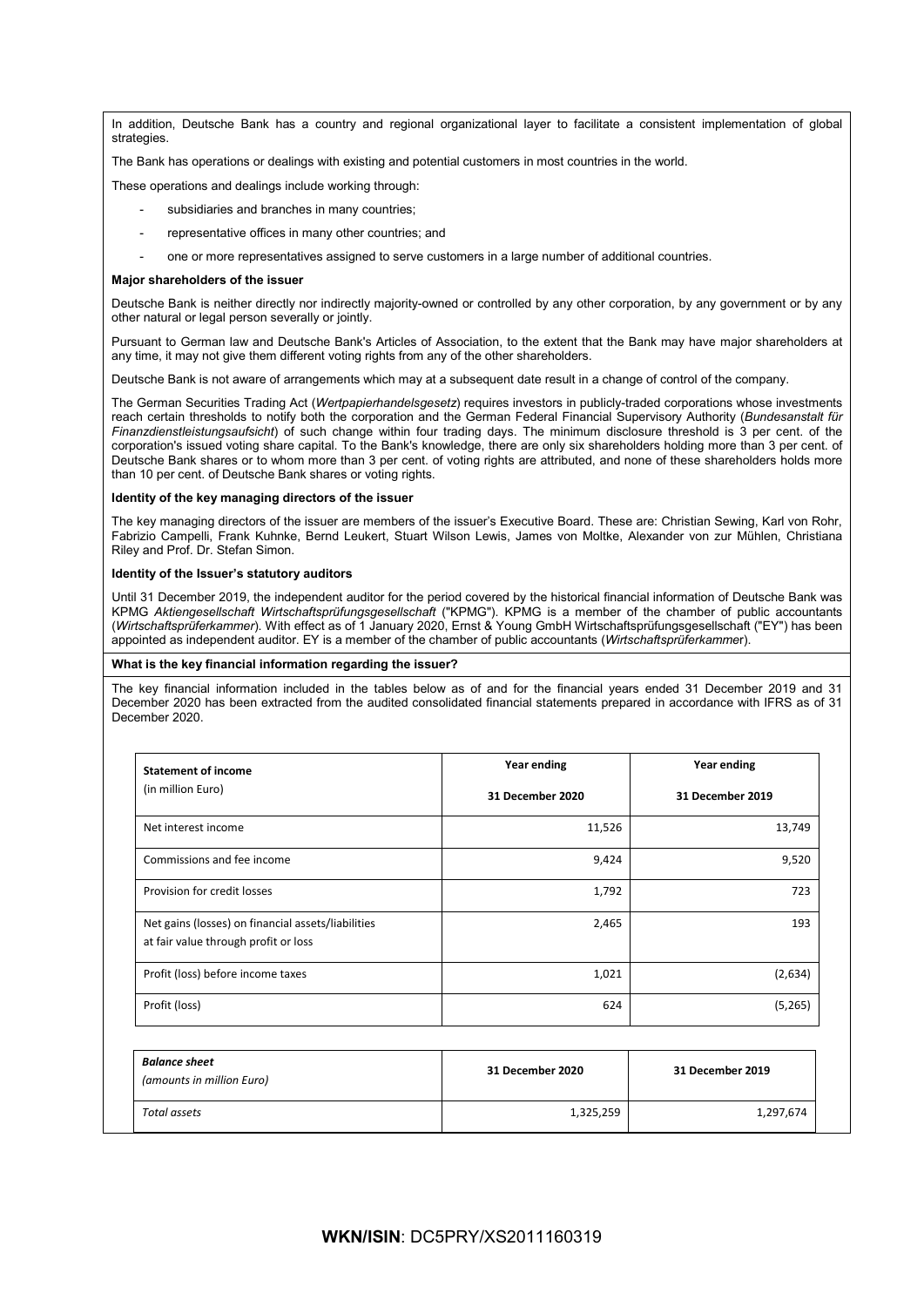| Senior debt                        | 93,391  | 101,187 |  |
|------------------------------------|---------|---------|--|
| Subordinated debt                  | 7,352   | 6,934   |  |
| Loans at amortized cost            | 426,995 | 429,841 |  |
| Deposits                           | 568,031 | 572,208 |  |
| Total equity                       | 62,196  | 62,160  |  |
| Common Equity Tier 1 capital ratio | 13.6%   | 13.6%   |  |
| Total capital ratio (fully loaded) | 17.3%   | 17.4 %  |  |
| Leverage ratio (fully loaded)      | 4.7%    | 4.2%    |  |

# **What are the key risks that are specific to the issuer?**

The Issuer is subject to the following key risks:

**Macroeconomic, Geopolitical and Market Environment:** As a global investment bank with a large private client franchise, our businesses are materially affected by global macroeconomic and financial market conditions. Significant risks exist that could negatively affect the results of operations and financial condition in some of our businesses as well as our strategic plans, including risks posed by the COVID-19 pandemic, deterioration of the economic outlook for the euro area and slowing in emerging markets, trade tensions between the United States and China as well between the United States and Europe, inflation risks and other geopolitical risks.

**Business and Strategy:** Our results of operation and financial condition have in the past been negatively impacted by the challenging market environment, uncertain macroeconomic and geopolitical conditions, lower levels of client activity, increased competition and regulation, and the immediate impact of our strategic decisions. If we are unable to improve our profitability, we may be unable to meet our strategic aspirations, and may have difficulty maintaining capital, liquidity and leverage at levels expected by market participants and our regulators.

**Regulation and Supervision:** Regulatory reforms enacted and proposed in response to weaknesses in the financial sector, together with increased regulatory scrutiny more generally, have had and continue to have a significant impact on us and may adversely affect our business and ability to execute our strategic plans. Competent regulators may prohibit us from making dividend payments or payments on our regulatory capital instruments or take other actions if we fail to comply with regulatory requirements.

**Capital Requirements:** Regulatory and legislative changes require us to maintain increased capital and bail-inable debt (debt that can be bailed in in resolution) and abide by tightened liquidity requirements. These requirements may significantly affect our business model, financial condition and results of operations as well as the competitive environment generally. Any perceptions in the market that we may be unable to meet our capital or liquidity requirements with an adequate buffer, or that we should maintain capital or liquidity in excess of these requirements or another failure to meet these requirements could intensify the effect of these factors on our business and results.

**Internal Control Environment:** A robust and effective internal control environment and adequate infrastructure (comprising people, policies and procedures, processes, controls assurance and IT systems) are necessary to ensure that we conduct our business in compliance with the laws, regulations and associated supervisory expectations applicable to us. We have identified the need to strengthen our internal control environment and infrastructure and have embarked on initiatives to accomplish this. If these initiatives are not successful or proceed too slowly, our reputation, regulatory position and financial condition may be materially adversely affected, and our ability to achieve our strategic ambitions may be impaired.

**Litigation, Regulatory Enforcement Matters and Investigations:** We operate in a highly and increasingly regulated and litigious environment, potentially exposing us to liability and other costs, the amounts of which may be substantial and difficult to estimate, as well as to legal and regulatory sanctions and reputational harm. We and our subsidiaries are involved in various litigation proceedings, including civil class action lawsuits, arbitration proceedings and other disputes with third parties, as well as regulatory proceedings and investigations by both civil and criminal authorities in jurisdictions around the world.

# **Section C – Key information on the securities**

# **What are the main features of the securities?**

# **Type of securities**

The Securities are *Certificates*.

# **Class of securities**

The Securities will be represented by a global security (the "**Global Security**"). No definitive Securities will be issued. The Securities will be issued in bearer form.

# **Securities identification number(s) of the securities**

ISIN: XS2011160319 / WKN: DC5PRY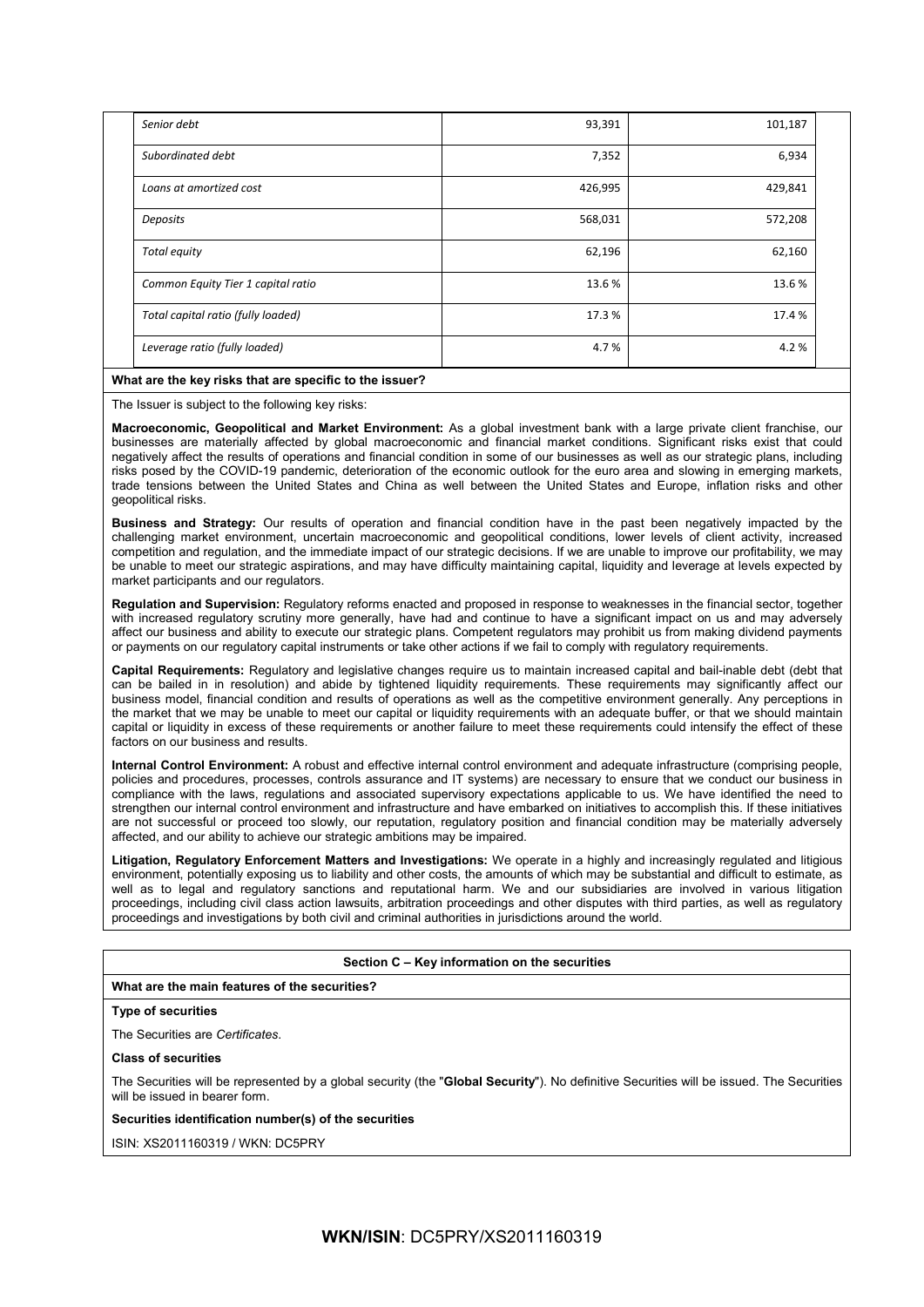# **Applicable law of the securities**

The Securities will be governed by German law. The constituting of the Securities may be governed by the laws of the jurisdiction of the Clearing Agent.

#### **Restrictions on the free transferability of the securities**

Each Security is transferable in accordance with applicable law and any rules and procedures for the time being of any Clearing Agent through whose books such Security is transferred.

#### **Status of the securities**

The Securities constitute unsecured and unsubordinated preferred liabilities of the Issuer ranking *pari passu* among themselves and *pari passu* with all other unsecured and unsubordinated preferred liabilities of the Issuer, subject, however, to statutory priorities conferred to certain unsecured and unsubordinated preferred liabilities in the event of Resolution Measures imposed on the Issuer or in the event of the dissolution, liquidation, Insolvency, composition or other proceedings for the avoidance of Insolvency of, or against, the Issuer.

#### **Ranking of the securities**

The ranking of the Issuer's liabilities in insolvency or in the event of the imposition of Resolution Measures, such as a bail-in, is determined by German law. The Securities are unsecured unsubordinated preferred liabilities that would rank higher than the Issuer's regulatory capital, its subordinated liabilities and its unsecured unsubordinated non-preferred liabilities. The liabilities under the Securities rank *pari passu* with other unsecured unsubordinated preferred liabilities of the Issuer, including but not limited to derivatives, structured products and deposits not subject to protection. The liabilities under the Securities rank below liabilities protected in Insolvency or excluded from Resolution Measures, such as certain protected deposits.

#### **Rights attached to the securities**

The Securities provide holders of the Securities, on redemption or upon exercise, subject to a total loss, with a claim for payment of a cash amount.

With this Bonus Certificate with European Barrier Observation, investors receive a Cash Amount on the Settlement Date, the amount of which depends on the performance of the Underlying.

- a) If the Final Reference Level is equal to or above the Barrier, the Cash Amount is equal to the higher of the Bonus Amount and the product of (x) the Multiplier and (y) the sum of (xx) the Initial Reference Level, and (yy) the difference between the Final Reference Level and the Initial Reference Level, multiplied with the Participation Factor. The Cash Amount is at a minimum equal to the Bonus Amount.
- b) If the Final Reference Level is below the Barrier, the Cash Amount is no longer equal to a minimum of the Bonus Amount, but instead equal to the Final Reference Level taking into account the Multiplier (1:1 participation in the performance of the Underlying).

In return for the chance to receive payment of the Bonus Amount, investors waive their claims deriving from the Underlying (e.g. voting rights, dividends).

| <b>Security Type</b>    | Certificate / Bonus Certificate with European Barrier Observation – Green Securities                                                                                                                                     |
|-------------------------|--------------------------------------------------------------------------------------------------------------------------------------------------------------------------------------------------------------------------|
| <b>Issue Date</b>       | 30 April 2021                                                                                                                                                                                                            |
| Settlement              | Cash Settlement                                                                                                                                                                                                          |
| Multiplier              | EUR 100 divided by the Initial Reference Level                                                                                                                                                                           |
| Initial Reference Level | The Reference Level on the Initial Valuation Date                                                                                                                                                                        |
| Final Reference Level   | The Reference Level on the Valuation Date                                                                                                                                                                                |
| Reference Level         | In respect of any day, an amount (which shall be deemed to be a monetary value in the Settlement<br>Currency) equal to the Relevant Reference Level Value on such day quoted by or published on the<br>Reference Source. |

Investors receive no payment of current income, such as interest.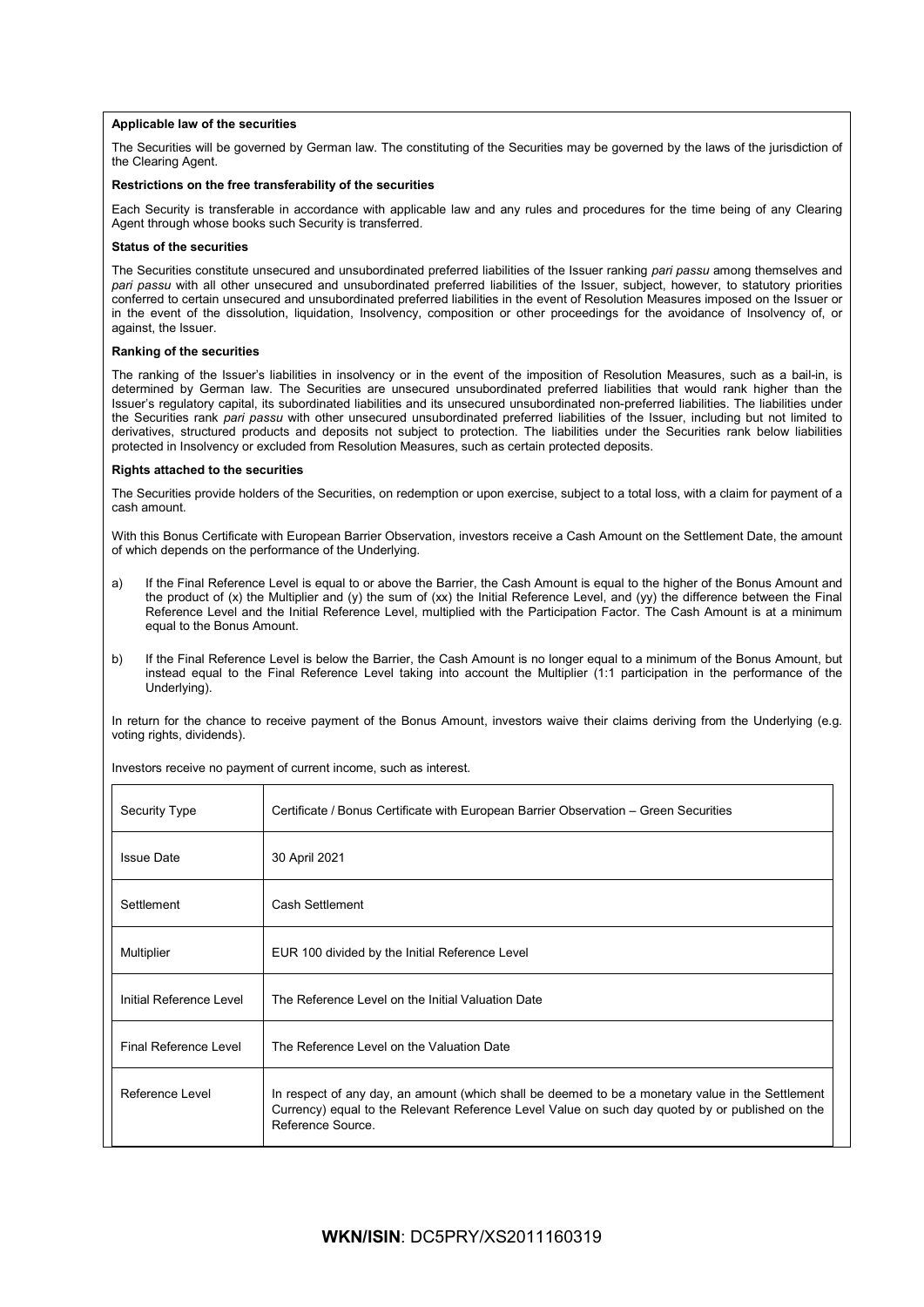| <b>Relevant Reference</b><br>Level Value      | The official closing level of the Underlying on the Reference Source                                                                |
|-----------------------------------------------|-------------------------------------------------------------------------------------------------------------------------------------|
| <b>Initial Valuation Date</b>                 | 30 April 2021                                                                                                                       |
| <b>Valuation Date</b>                         | 30 April 2025                                                                                                                       |
| Settlement Date                               | 5 May 2025 or, if such day is not a Business Day, the Settlement Date is postponed to the next day<br>which is a Business Day.      |
| Coupon Payment                                | Coupon Payment does not apply                                                                                                       |
| <b>Barrier</b>                                | 65 per cent. of the Initial Reference Level                                                                                         |
| Participation Factor                          | 100%                                                                                                                                |
| Cash Amount                                   | (a) If the Final Reference Level is greater than or equal to the Barrier, the higher of:                                            |
|                                               | (i) the Bonus Amount and                                                                                                            |
|                                               | (ii) the product of $(x)$ the Multiplier and $(y)$ the sum of:                                                                      |
|                                               | (xx) the Initial Reference Level, and                                                                                               |
|                                               | (yy) the difference between the Final Reference Level and the Initial Reference Level,<br>multiplied with the Participation Factor, |
|                                               | (b) otherwise, the product of the Final Reference Level and the Multiplier                                                          |
| <b>Bonus Amount</b>                           | 100 per cent of the Initial Reference Level multiplied by the Multiplier.                                                           |
|                                               |                                                                                                                                     |
| Number of Securities:                         | up to 500,000 Securities at EUR 100.00 each with an aggregate nominal amount of up to EUR<br>50,000,000                             |
| Currency:                                     | Euro ("EUR")                                                                                                                        |
| Name and address of<br>the Paying Agent:      | Deutsche Bank AG                                                                                                                    |
|                                               | Via Filippo Turati 27                                                                                                               |
|                                               | 20121 Milan                                                                                                                         |
|                                               | Italy                                                                                                                               |
| Name and address of<br>the Calculation Agent: | Deutsche Bank AG                                                                                                                    |
|                                               | Taunusanlage 12                                                                                                                     |
|                                               | 60325 Frankfurt am Main                                                                                                             |
|                                               | Germany                                                                                                                             |
| Underlying                                    | Type: Index                                                                                                                         |
|                                               | Name: Solactive Hydrogen ESG EUR Index 3.5% AR                                                                                      |
|                                               | Index Sponsor: Solactive AG                                                                                                         |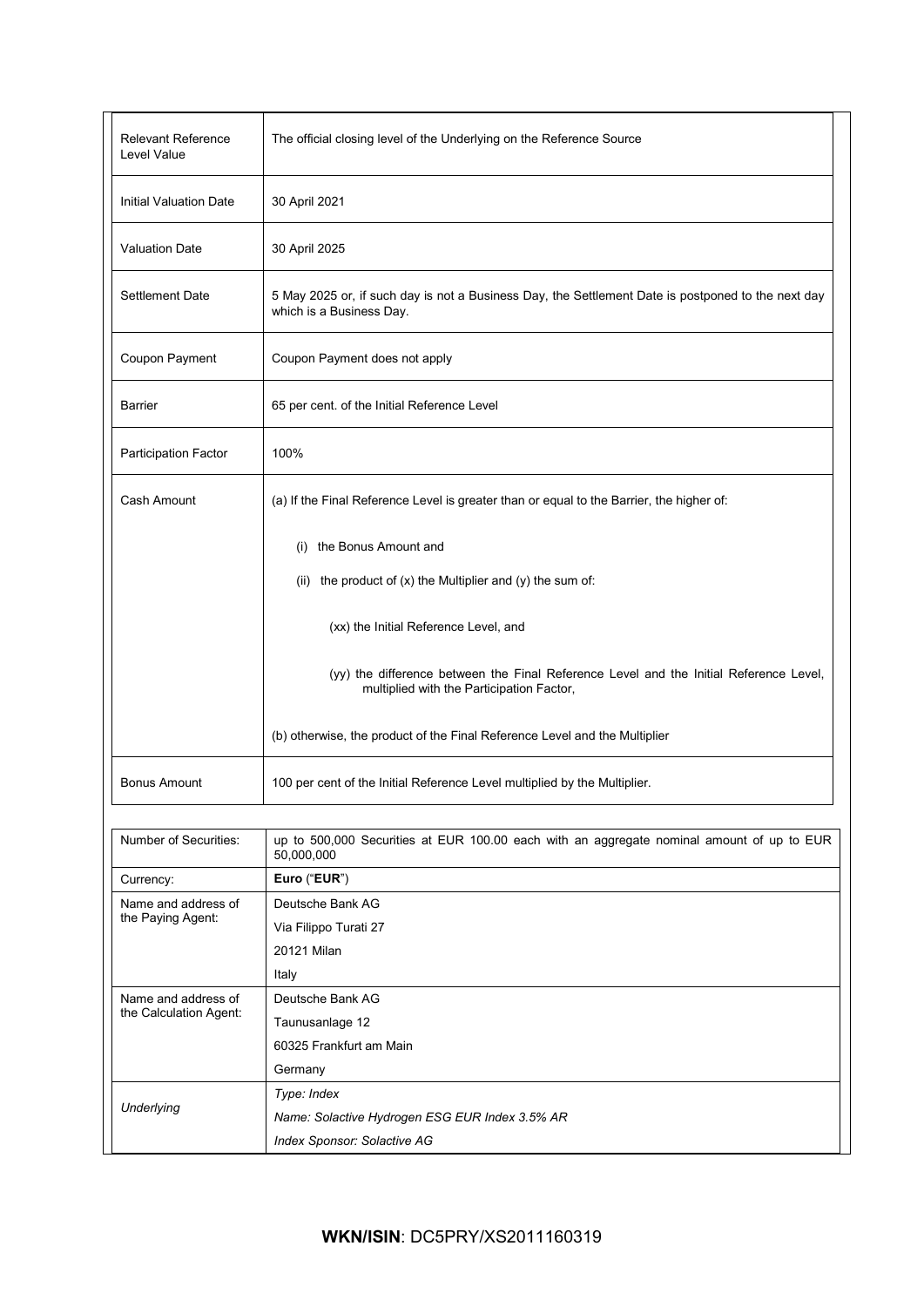**Information on the historical and ongoing performance of the Underlying and its volatility can be obtained on the public website under http:// www.solactive.com on the pages Bloomberg SOHYESG3 Index and Reuters Code .SOHYESG3**

## **Limitations to the rights attached to the Securities**

Under the conditions set out in the Terms and Conditions, the Issuer is entitled to terminate the Securities and to amend the Terms and Conditions.

#### **Where will the securities be traded?**

Application will be made to admit to trading the Securities on the multilateral trading facility (MTF) EuroTLX of EuroTLX SIM S.p.A., which is not a regulated market for the purposes of Directive 2014/65/EU (as amended).

#### **What are the key risks that are specific to the securities?**

#### **Risks at Maturity**

If the Final Reference Level is below the Barrier, the Bonus Certificate with European Barrier Observation involves a risk of loss depending on the price or level of the Underlying at maturity. The lower the price or level of the Underlying at maturity, the greater the loss. In the worst-case scenario, this may result in the total loss of the capital invested. This will occur if the Final Reference Level is zero.

#### **Risks associated with Market Disruptions**

Subject to certain conditions being met, the Calculation Agent may determine that a Market Disruption has occurred. This means that the price or level of the Underlying cannot be determined, at least temporarily. Market Disruptions may occur on an exchange relevant for the Underlying, particularly in the event of trade interruptions. This may have an effect on the timing of valuation and may delay payments on or the settlement of the Securities.

#### **Risks associated with Adjustment and Termination Events**

Subject to certain conditions being met, the Issuer may replace Underlyings, adjust the Final Terms or terminate the Securities. In case of a termination, the Issuer will pay, usually prior to the scheduled settlement date of the Securities, an amount determined by the Calculation Agent. Such amount may be significantly less than an investor's initial investment in Securities and in certain circumstances may be zero.

Any adjustment or termination of the Securities or replacement of an Underlying may lead to a loss in value of the Securities or may at maturity lead to the realisation of losses or even to the total loss of the invested amount. It is also not excluded that an adjustment measure will later prove to be incorrect or to be disadvantageous for Securityholders. A Securityholder could also be put in an economically worse position by the adjustment measure than before such adjustment measure.

# **Risks associated with Underlying**

Market risk is the most significant cross-product risk factor in connection with Underlyings of all kinds. An investment in Securities linked to any Underlying may bear similar market risks to a direct investment in the relevant index**.**

The performance of Securities depends on the performance of the price or level of the Underlying and therefore on the value of the embedded option. This value may be subject to major fluctuations during the term. The higher the volatility of the Underlying is, the greater the expected intensity of such fluctuations is. Changes in the price or level of the Underlying will affect the value of the Securities, but it is impossible to predict whether the price or level of the Underlying will rise or fall.

Securityholders thus bear the risk of unfavourable performance of the Underlying, which may lead to loss in value of the Securities or a reduction of the cash amount, up to and including total loss.

# **Exchange rate / currency risks**

An investment in the Securities involves exchange rate and/or currency risks if the Settlement Currency of the Securities is different from the currency of a Securityholder's home jurisdiction. In addition to the risk of an adverse development of the Underlying there is the risk of a loss in value of the relevant rate of exchange which can, respectively, offset any favourable development of the Underlying.

# **The Securities may be Illiquid**

It is not possible to predict if and to what extent a secondary market may develop in the Securities or at what price the Securities will trade in the secondary market or whether such market will be liquid. Insofar and as long as the Securities are listed or quoted or admitted to trading on a stock exchange, no assurance is given that any such listing or quotation or admission to trading will be maintained. Higher liquidity does not necessarily result from a listing, quotation or admission to trading.

If the Securities are not listed or quoted or admitted to trading on any stock exchange or quotation system, pricing information for the Securities may be more difficult to obtain and the liquidity of the Securities may be adversely affected. The liquidity of the Securities may also be affected by restrictions on offers and sales of the Securities in some jurisdictions.

Even where an investor is able to realise its investment in the Securities by selling this may be at a substantially lower value than its original investment in the Securities. Depending on the structure of the Securities, the realisation value at any time may be zero (0), which means a total loss of the capital invested. In addition, a transaction fee may be payable in respect of a sale of the Securities.

# **Regulatory Bail-in and other Resolution Measures**

Laws enable the competent resolution authority to also take measures in respect of the Securities. These measures may have an